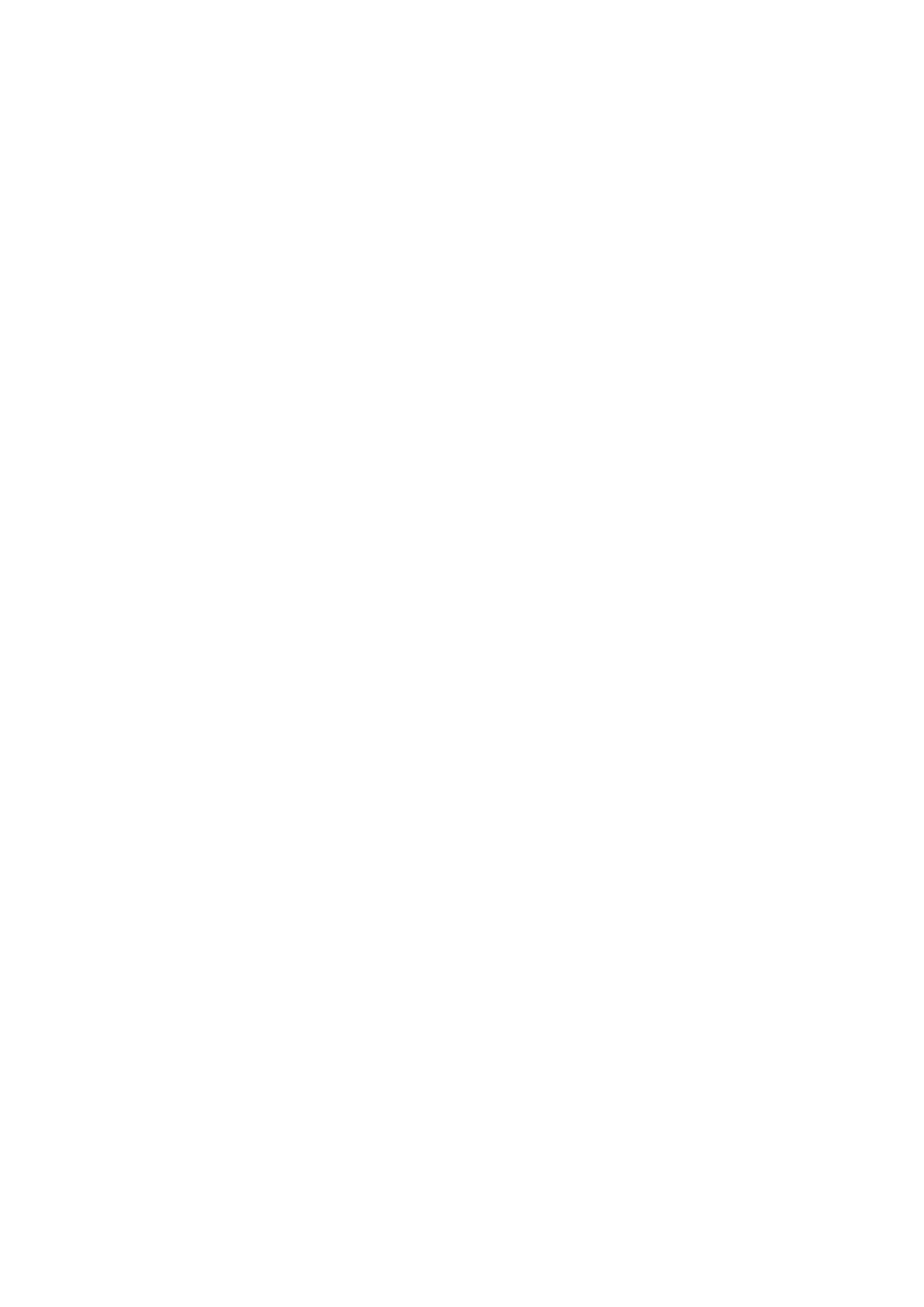#### Western Australia

## **Planning and Development (Part 17 Fees) Notice 2020**

### **Contents**

| 1.<br>2.<br>3.<br>4. | Citation<br>Commencement<br>Terms used<br>Fees |  |
|----------------------|------------------------------------------------|--|
|                      | <b>Schedule 1 — Fees</b>                       |  |
|                      | <b>Notes</b>                                   |  |
|                      | Compilation table                              |  |
|                      | <b>Defined terms</b>                           |  |

As at 11 Jul 2020 Version 00-a0-00 version of the page i Published on www.legislation.wa.gov.au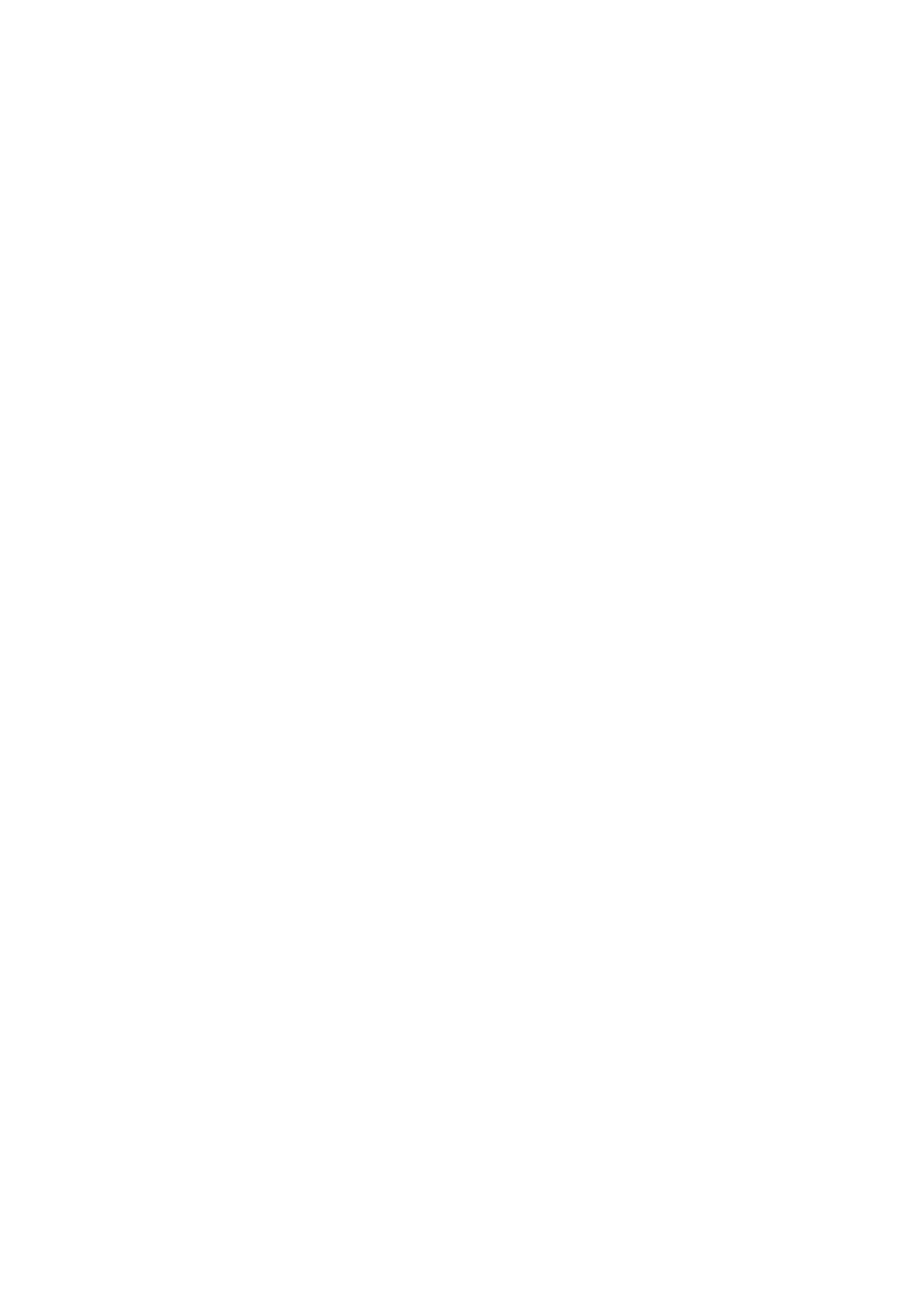Planning and Development Act 2005

## **Planning and Development (Part 17 Fees) Notice 2020**

#### **1. Citation**

This notice is the *Planning and Development (Part 17 Fees) Notice 2020*.

#### **2. Commencement**

This notice comes into operation as follows —

- (a) clauses 1 and  $2$  on the day on which this notice is published in the *Gazette*;
- (b) the rest of the notice on the day after that day.

#### **3. Terms used**

(1) In this notice —

*design* includes a draft of the design;

*design review*, in relation to a development that is the subject of a development application to be determined by the Commission under section 274 of the Act, means a review of the design of the development that —

- (a) was conducted, at the request of the applicant, by the State Design Review Panel before, as the case requires —
	- (i) the application was made or referred to the Commission; or
	- (ii) the Commission was directed to determine the application;
	- or

As at 11 Jul 2020 Version 00-a0-00 Published on www.legislation.wa.gov.au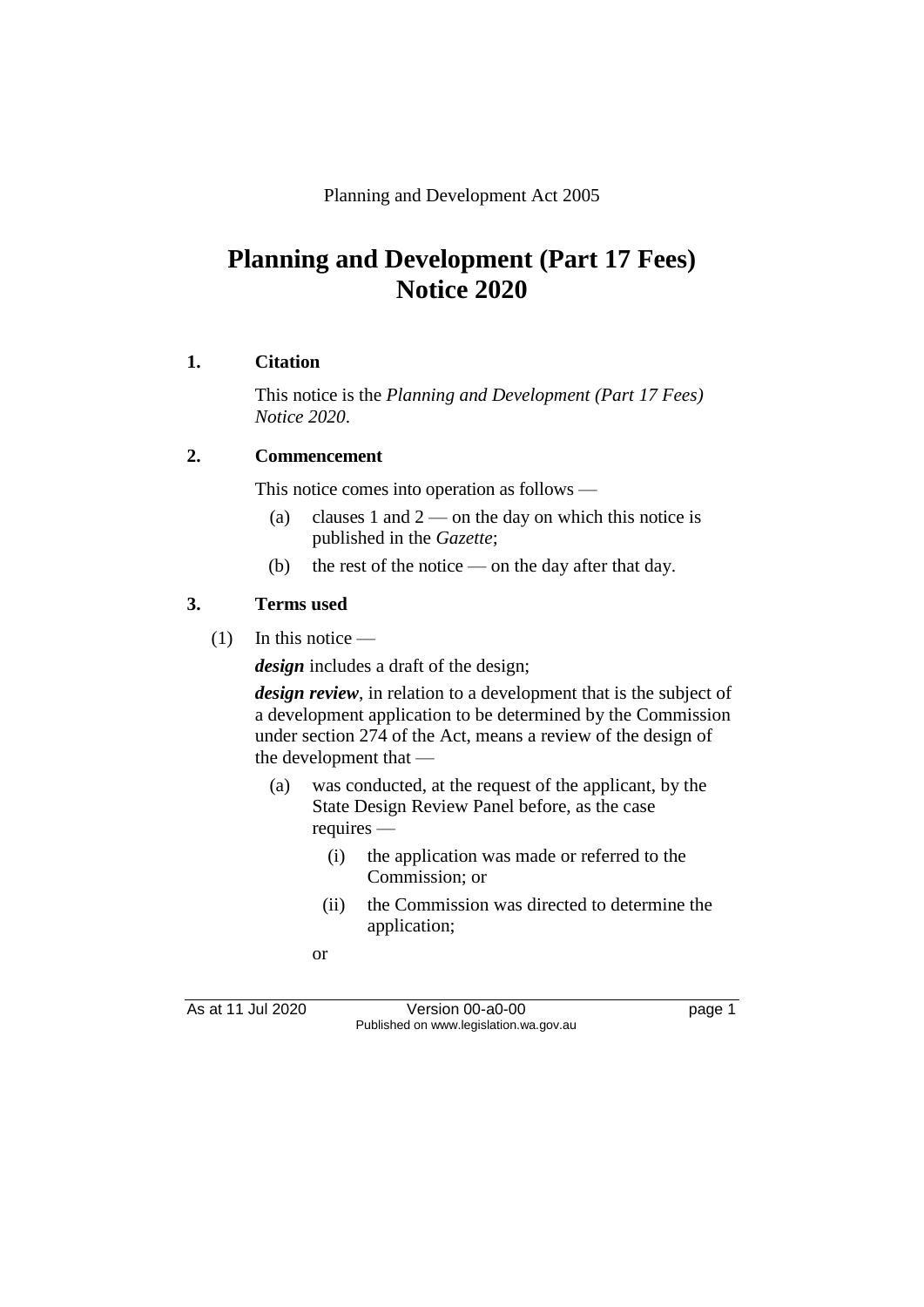(b) is conducted by the State Design Review Panel for the purposes of the Commission's consideration of the application;

*State Design Review Panel* means the committee called the State Design Review Panel established under Schedule 2 clause 1 of the Act.

(2) Other terms used in this notice that are also used in Part 17 of the Act have the same meanings in this notice as they have in that Part.

#### **4. Fees**

- (1) The applicable fee set out in Schedule 1 is payable to the Commission in respect of the following —
	- (a) a development application to be determined by the Commission under section 274 of the Act;
	- (b) an application made under section 279(2) of the Act.
- (2) The additional fees set out in subclause (3) are payable to the Commission in respect of a development application to be determined by the Commission under section 274 of the Act if 1 or more design reviews were, or are, conducted in relation to the development.
- (3) The additional fees are
	- (a) \$10 000; and
	- (b) if the number of design reviews is more than  $3 -$ \$5 000 per design review after the 3<sup>rd</sup> design review.
- (4) A fee payable under this clause is payable by the applicant.
- (5) Neither subclause (1)(a) nor subclause (2) applies to a development application in respect of which a direction was given under section 272(5) of the Act unless the Minister's consideration of the application for the purposes of section 272(4)(b) of the Act was done at the applicant's request.

page 2 Version 00-a0-00 As at 11 Jul 2020 Published on www.legislation.wa.gov.au

**cl. 4**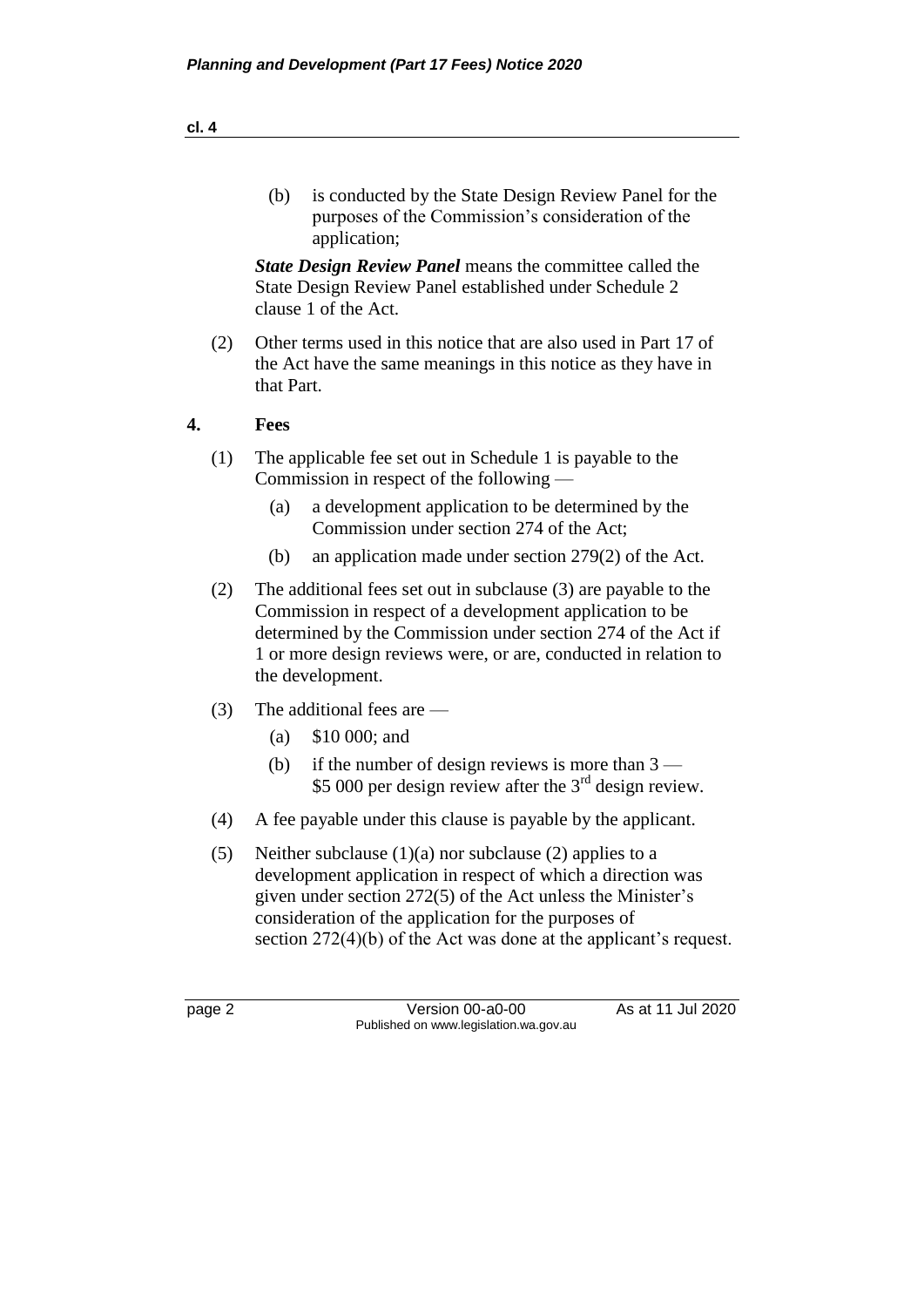### **Schedule 1 — Fees**

[cl. 4]

|    |     | <b>Item</b> Application                                                     | Fee                                                                                         |
|----|-----|-----------------------------------------------------------------------------|---------------------------------------------------------------------------------------------|
| 1. |     | Development application where the<br>estimated cost of the development is — |                                                                                             |
|    | (a) | less than \$5 million                                                       | 0.32% of the estimated<br>cost                                                              |
|    | (b) | not less than \$5 million but less than<br>\$10 million                     | $$18\,236 + 0.123\%$ for<br>every \$1 by which the<br>estimated cost exceeds<br>\$5 million |
|    | (c) | not less than \$10 million but less<br>than \$20 million                    | \$22 044 + 0.123\% for<br>every \$1 by which the<br>estimated cost exceeds<br>\$5 million   |
|    | (d) | not less than \$20 million                                                  | \$44 682                                                                                    |
|    |     | Application under section 279(2)                                            | \$295                                                                                       |

As at 11 Jul 2020 Version 00-a0-00 page 3 Published on www.legislation.wa.gov.au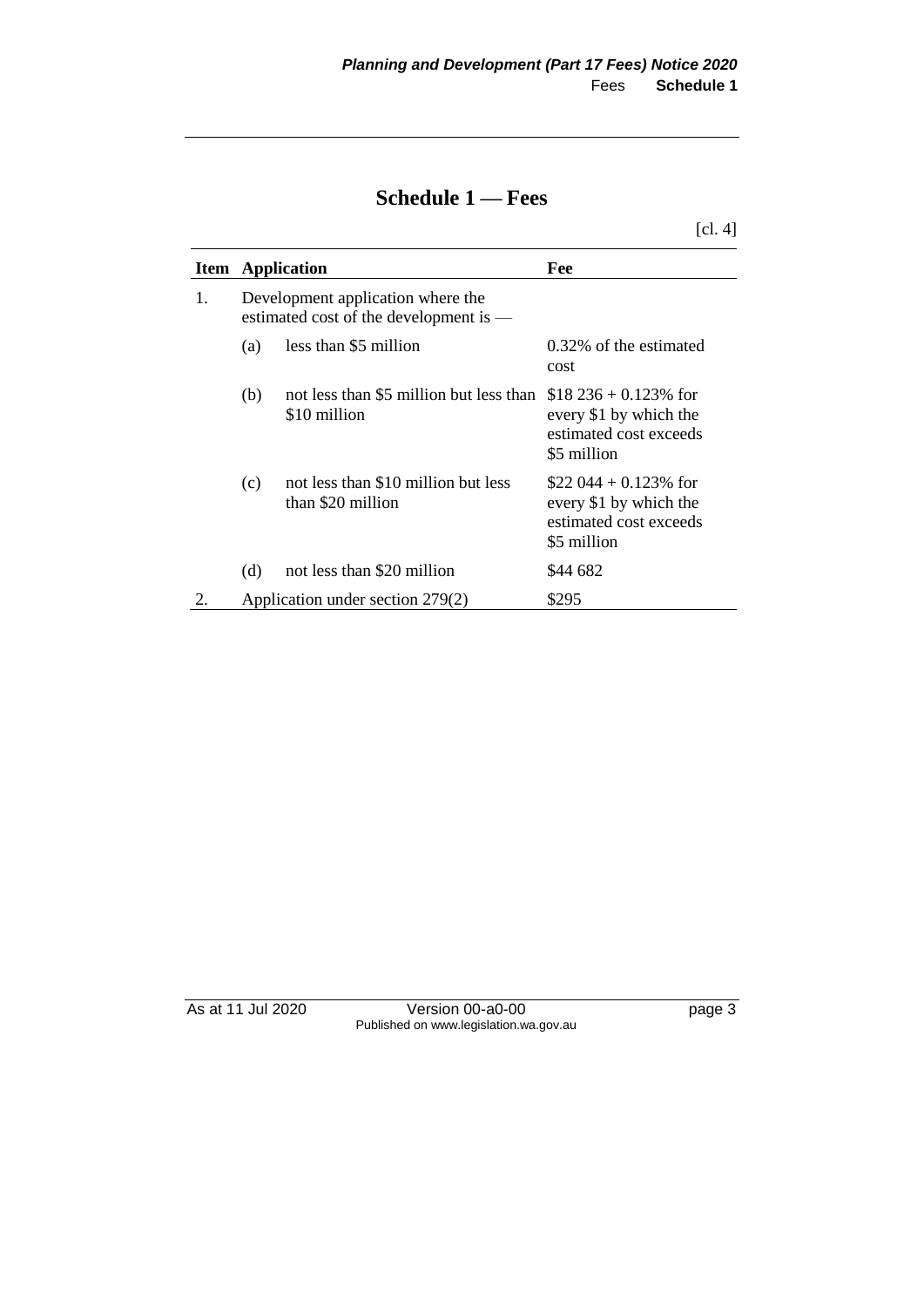## **Notes**

This is a compilation of the *Planning and Development (Part 17 Fees) Notice 2020*. For provisions that have come into operation see the compilation table.

#### **Compilation table**

| <b>Citation</b>                                        | Published                  | <b>Commencement</b>                                                                                            |
|--------------------------------------------------------|----------------------------|----------------------------------------------------------------------------------------------------------------|
| Planning and Development (Part 17<br>Fees) Notice 2020 | SL 2020/116<br>10 Jul 2020 | cl. 1 and 2: 10 Jul 2020<br>(see cl. $2(a)$ );<br>Notice other than cl. 1 and 2:<br>11 Jul 2020 (see cl. 2(b)) |

page 4 Version 00-a0-00 As at 11 Jul 2020 Published on www.legislation.wa.gov.au